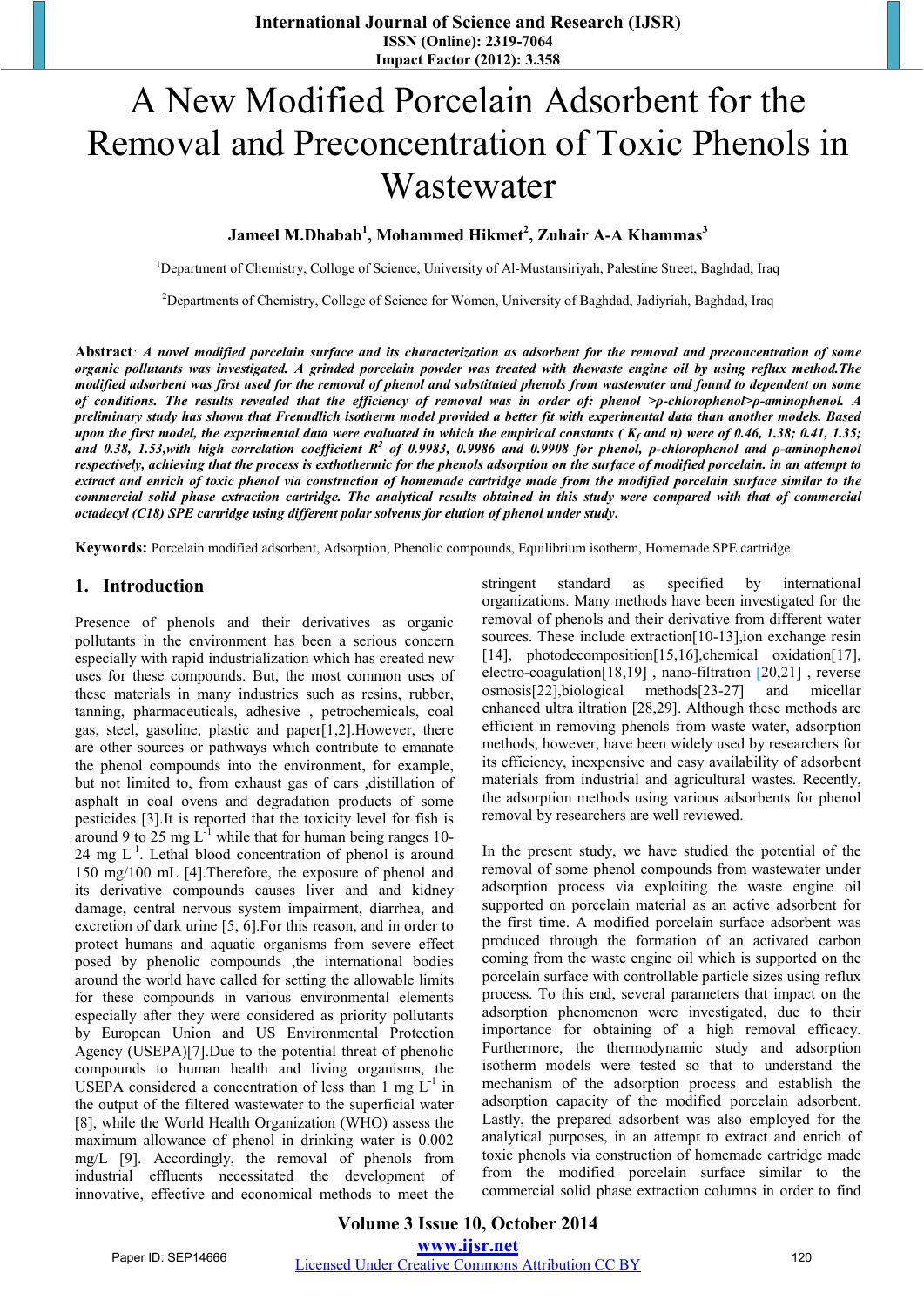its adsorption capacity. The analytical results obtained in this study were compared with that of commercial octadecyl (C18) SPE cartridge using different polar solvents for elution of phenolic compounds under study.

# **2. Experimental**

#### **2.1 Chemicals and Materials**

The following chemicals were purchased and used without further purification: phenol (Ph) from Lobachemie (German); ρchlorophenol (ρ-CPh)and ρ-aminophenol (ρ-APh) from BDH (England) andthe main physicochemical properties of these compounds are displayed in Table 1. Ethanol and acetonitrile from Sigma Aldrich (German); diethyl ether from GCC) German); hydrochloric acid and sodium hydroxide from BDH (England). Stock solutions (1000 mg  $L^{-1}$ ) were prepared by dissolving 0.1 g of ph, 4-CPh and 4-APh, individually in 100 mL of double distilled water. The working solutions (1-50) mg/L was prepared by appropriate dilution of the stock solution in distilled water. A 0.1 M HCl was prepared by transferring 0.84 mL of concentred HCl (1.9 M) into 100 mL volumetric flask and dilutes to mark with distilled

water, and 0.1 m NaOH was prepared by dissolving 4 g of NaOH **Figure 1:** A homemade SPE and commercial Chromabond<sup>®</sup> 500 mL volumetric flask. C18 cartridge.

#### **2.2 Preparation of the Modified Porcelain Adsorbent**

The samples of nature porcelain in the form of relatively large rocky pools were obtained from Ministryof Industry and Minerals/State Company for Geological Survey and Mining/ Iraq. The samples washed with distilled water to remove impurities and other soluble substances in water like salts, and then dried in electrical oven at 130 °C for 3hours. The samples were crushed by mechanical crusher into small pieces and ground to powders of different sizes to pass through 300, 500, and 700 μm sieves, then flooded with deionzed water for 48 hours(in order to being force water into the pores and washed as well as washing the surface) and then placed in oven at temperature of130° Cfor 10hours,to remove the physically adsorbed water, after it has been kept in tied sample bottles until use. 5 g of the above prepared porcelain powder were mixed with 10 g of the waste engine oil (as a carrier material on porcelain powder)The waste engine oil utilized in the study was collected from a

local auto repair workshop, and heated by using refluxprocessing at temperature of 235 °C for 24 hours, after, it has been filtered and then washed with organic solvent and finally with distilled water to get rid of organic solvents. The UV-Vis spectrum of the wash was recorded after each wash. The above process was repeated several times using freshsolvent each time until the absorption spectrum was identical with that of the pure washing solvent,and to make sure that no absorption peak interferes in the interested region of measurements. The modified porcelain surface was then dried for 6 hours and kept in tied sample bottle until use.

#### **2.3 Construction homemade SPE cartridge**

A homemade solid phase extraction (SPE) cartridge wasconstructed in our laboratory. The cartridge is made from moulded polyethylene "syringe-barrel body similar to those of commercial SPE columns. The cartridge is packed with 2.5 g of the modified porcelain sorbent prepared in the above section in particle size of 300 μm (50 mesh) as shown in Figure 1.



All steps involved in complete solid phase extraction procedure were carried out such as, activate to make the sorbent wet well; equilibrate to adjust the extraction strength; load sample; remove interference; wash down and collect targeted fraction. This cartridge was tested for extraction and preconcentration of target phenols and compared with the reversed phase commercial<br>Chromabond<sup>®</sup>  $C_{18}$ (Octadecyl modified silica phase)  $C_{18}$ (Octadecyl modified silica phase)

polyethylenecartridge produced by ACHEREY-NAGEL

## **2.4 Chemical Analyses**

GmbH &Co KG (Germany).

The concentration of phenol and its derivative in the solutions before and after equilibration were determined by Varian's Cary® 100/300 double-beam UV-Vis Spectrophotometers(USA) at each analyte respective  $\lambda_{\text{max}}$ .The absorption spectra of  $(25 \text{ mg } L^{-1})$  phenol,  $\rho$ cholophenol and ρ-aminophenol against the blank reagent (distilled water) were measured and the maximum absorption wavelength were found to be of 269, 279 and 285nm, respectively. Meanwhile, the calibration curves were constructed for each target at respective $\lambda_{\text{max}}$  and found the Beer's law was obeyed in the range of 1-50 mg  $L^{-1}$  for Ph and 1-25 mg  $L^{-1}$  for ρ-CPh and ρ-APh. The concentration of analyte was determined by regression line. The pH of the solutions was measured using pHm 84 , Research pH meter Radiometer (Cobenhagen , Denmark).EURO. EA Elemental Analyzer Instruments and Software was used to confirm the presence of elemental C, H, N and S in the modified porcelain sorbent. Fourier Transform Infrared spectroscopy (FTIR) model 6000 Shimadzu (Kyoto, Japan) was used to identify the type of functional groups in the porcelain powderbefore after treatment with the used oil. The analysis was performed using KBr disc technique,and the spectral range varies from 4000 to 400  $cm^{-1}$ . X-ray Diffraction Shimadzu 6000 (Japan)was used to identify the type of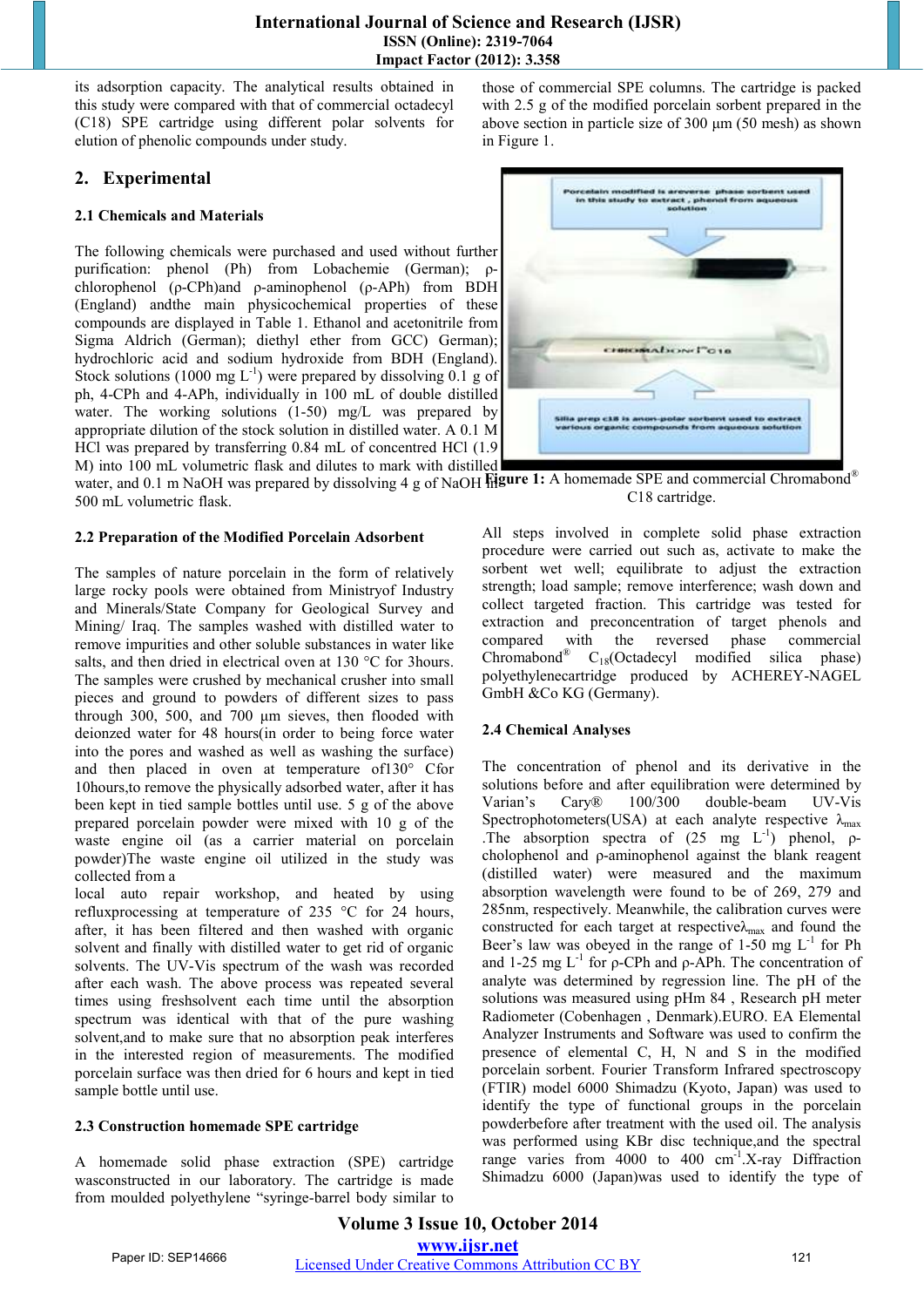bonds in the porcelain powder before and after modification, that might be in vowed in the adsorption process.

#### **2.5 Adsorption Batch Experiments**

The experiments for optimization of process parameters and equilibrium and thermodynamic studied were conducted by mixing different weights of the modified porcelain adsorbent with desired concentration of Ph, ρ-CPh and ρ-APh (0.5-25 mg  $L^{-1}$ ) in 250 mL conical flask. The flasks were stoppered during the equilibration period and placed on a temperaturecontrolled shaker (BS-11 digital, JEIO TECH, Korea, (20- 185) rpm,  $(-10-120 \text{ °C}) \pm 0.5^{\circ}$  at a speed 150 rpm. The progress of each experiment was followed by periodically taking liquid samples from the flask and immediately analyzed after filtration. The final concentration of phenol and its derivatives  $(Ce, mg L^{-1})$  in each flask were determined spectrophotometrically at each respective  $\lambda_{\text{max}}$ . The adsorption capacity was calculated from the following formula [30];

$$
Qe = \frac{Co - Ce}{m}V
$$

Where Qe is the adsorption capacity (mg  $g^{-1}$ ), V the volume of phenols solution in the flask (L), *m* is the mass of adsorbent material (g),  $C_0$  is initial concentration (mg  $L^{-1}$ ) and  $C_e$  is the final concentration (mg  $L^{-1}$ ). The removal percentage (RP) of phenols was calculated according to the following expression;

$$
RP = \frac{Co - Ce}{Co} 100
$$

 $RP = \frac{C_0}{C_0}$  100<br>The efficiency of binding (Kd) for bounded to the surface of adsorbent was calculated from the following formula;

 Where r**ws,**is theratio between the volume of the adsorbate solution to the weight of adsorbent  $(ml/g)$ 

#### **3. Results and Discussion**

#### **3.1 Characterization of the Modified Adsorbent**

To study and follow-up variations that have occurred on the porcelain before and after its treatment with the waste engine oil , FTIR and XRD were carried out. The FTIR spectra were shown in Figure 2 .The natural porcelain (Fig. 2a) displays the main bands , a broad absorption peak at 3612.71 cm-1corresponding to the stretching vibration of the group  $Si(OH)$  and at 1093.67 and 472.38 cm<sup>-1</sup>belong to the groups Si=O and Fe-O respectively. Figure 2(b) shows a remarkable change and more complex spectrum observed in modified porcelain due to the inclusion of the waste engine oil on the surface and in the pores of natural porcelain.it appears that the main difference between natural and modified porcelain in an infrared spectrum, the later displays a weak band around  $3600 \text{ cm}^{-1}$  of the Si(OH) group. Also, the band at  $1728.85$  cm<sup>-1</sup> may relate to C=O stretch indicating the presence of ketones or ester in the specimen. The reason for this could be due to the fact that the waste engine oil

had experienced severe oxidation under the high service temperatures and thus produced the oxidized components reflected on thecarbonyl functional group[31]. The peaks at 3119.00, 1550.82 and 1053.17  $cm^{-1}$  which were assigned to C-H , C-C and (Si=O)respectively[32]. It is clear from this characterization that the modified porcelain adsorbent has the binding activity due the presence function groups which could explain the capacity of the adsorbent. The XRD spectra was also strongly confirmed the modification of porcelain after treatment with the waste engine oil as shown in Figure 3. The following patterns at  $(2\Theta = 21.85, d = 4.06296)$ A°),  $(2\Theta = 21065 \text{ d} = 4.09993 \text{ A}^{\degree})$  and  $(2\Theta = 30.96 \text{ d} = 208854 \text{ A}^{\degree})$ A° ) which were assigned to silicon dioxide,



 $\frac{W}{d}$  or porcessing  $\frac{W}{d}$   $\frac{W}{d}$ Figure 2: FTIR of porcelain powder(a) before and (b) after treatment with engine oil waste.

quartz and dolomite for untreated porcelain (Fig. 3(a)). Whilst the treated porcelain gave the following patternsat  $(2\Theta = 21.07, d = 4.21269A^{\circ})$  and  $(2\Theta = 26.8774, d = 3.31447A^{\circ})$ which were assigned to Tridymite, carbon-carbon respectively.



**Figure 3:** XRD of porcelain powder (a) before and (b) after treatment with waste engine oil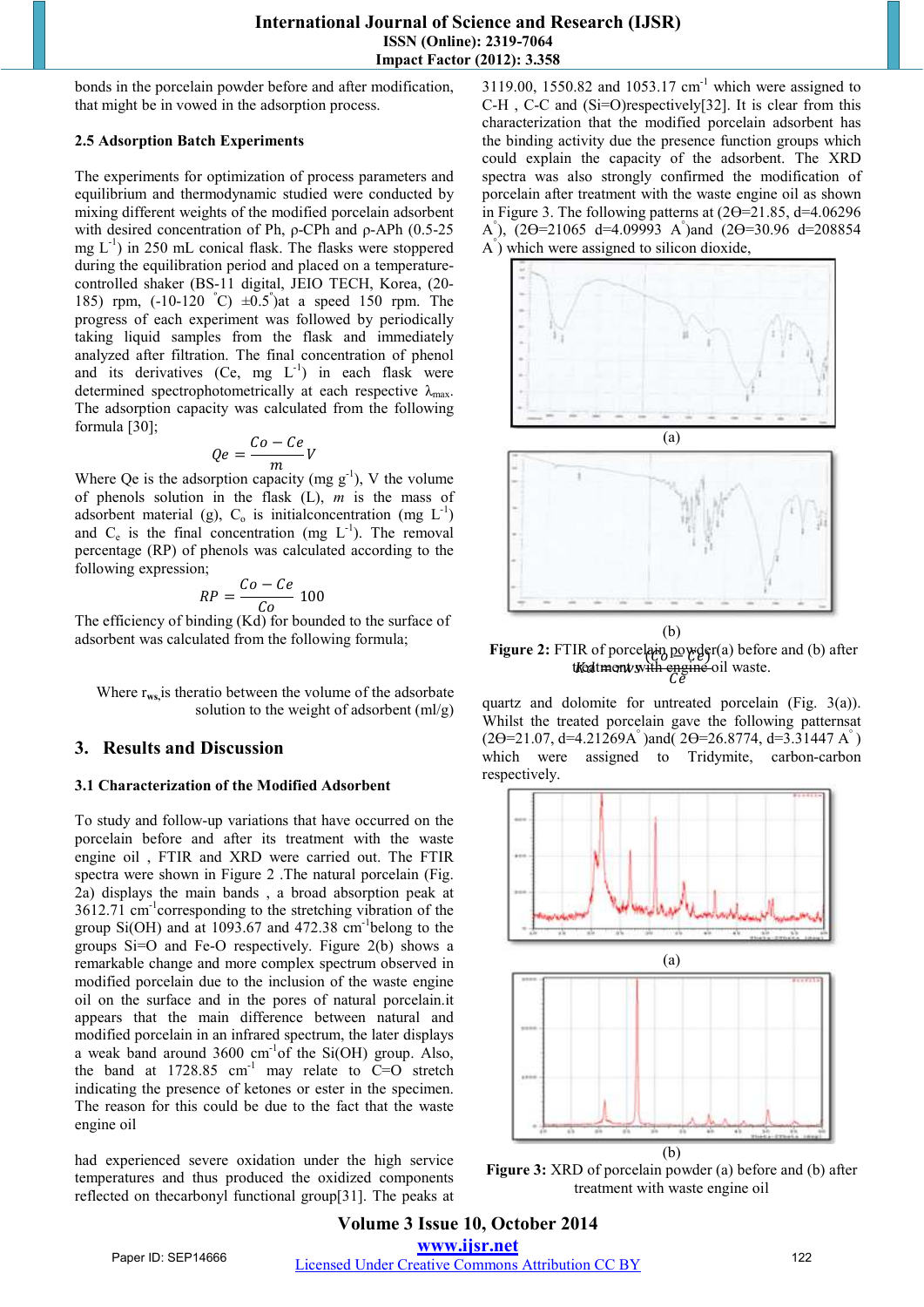#### **3.2 Optimization of adsorption Process Parameters**

The adsorption of phenol ant its derivatives in aqueous solution on the modified porcelain adsorbent was examined by optimizing various physicochemical parameters such as; pH, contact time, and the amount of adsorbent weight , initial concentration of adsorbates and temperature by using a classical optimization (one-factor-at-a-time).

## **3.3 Effect of pH**

The pH was considered the most important factor influencing the adsorption capacity of the phenols on the adsorbent material as it controls the electrostatic interactions between the adsorbent and the adsorbate[33].Thus,the effect of pH on the adsorption of phenolic compounds by modified porcelain was investigatedusing 50 mL of 25 mg  $L^{-1}$  of Ph, ρ-CPh and ρ-APh and 1g of adsorbent at 25 °C over pH range of 2 to 10 .The pH ofsolution was adjusted to the desired value by adding a few drops of 0.1N HCl or 0.1N NaOHsolutions to the initial solution The results were displayed in Figure.4. It can be seen that the maximum removal for all phenols was observed at pH 2 and in order of 68.48% (Ph), 60.76% (ρ-CPh) and 50.72%.



**Figure 4:** Effect of pH on percent removal of phenols

(ρ-APh), thereafter it gradually decreases at high pH. At very low pH, the presence of excess of  $H^+$  ions inhibits the formation of phenoxide ion (i.e. The degree of ionization of phenols decreases ) and thus their capacity to be adsorbed by modified porcelain increases[34]. Whilst at high pH solution , the formation of negatively charged phenoxide ion has to compete against the excess of OH- ion onto the adsorbent surface generating a repulsion between the adsorbent and adsorbates thus lowering the removal of phenols from solution<sub>[,</sub> or lead to an increase in solubility of these compounds causing high affinity of phenols molecules to persist in solution instead of being adsorbed on the adsorbent surface[35].

#### **3.4 Effect of Contact Time**

Figure 5 depicts the effectof variationof contact time on the percent removal of phenol and its derivatives at an initial concentration of 25 mg  $L^{-1}$  and 1 g of adsorbent at 25 °C and pH 2 by variation of contact time from 15 to 150 min. The relationship between contact time and percent removal of phenols is shown in Figure 5. It is evident from Fig. 5 that the time is an important factor for the adsorption of phenol onto the modified porcelain since the amount of each phenolic compound increase gradually with the increase of contact time after 30 min and reach a plateau at 90 min for Ph and 115 min for ρ-CPh and ρ-APh, resulting in removing of about 68.56% of Ph, 63.68% of ρ-CPh and 51.88% of ρ-APh. The increases in contact time after 30 min indicate that the rate of adsorption of the three phenols is quite high due to the presence of a plenty of readily accessible sites. Of at all, the equilibrium time required for the maximum adsorption as 115 min for Ph and 150 min for ρ-CPh and ρ-APh were selected as optimal for the achieving significant removal of these pollutants at initial concentration of 25 mg  $L^{-1}$ .



**Figure 5:** Effect of contact time on adsorption of phenols

evident from Fig. 2 that the time is an important factor for the adsorption of phenol onto the modified porcelain since the amount of each phenolic compound increase gradually with the increase of contact time after 30min and reach a plateau at 90 min for Ph and 115 min for ρ-CPh and ρ-APh, resulting in removing of about 68.56% of Ph, 63.68% of ρ-CPh and 51.88% of ρ-APh. The increases in contact time after 30 min indicate that the rate of adsorption of the three phenols is quite high due to the presence of a plenty of readily accessible sites.Of at all, the equilibrium time required for the maximum adsorption as 115 min for Ph and 150 min for ρ-CPh and ρ-APhwere selected as optimal for the achieving significant removal of these pollutants at initial concentration of 25 mg  $L^{-1}$ .

#### **3.5 Effect of Adsorbent Quantity**

It is reported that the locating ofoptimum dose is essential for optimisation of the removal process at equilibrium conditionsas this factor specifies the adsorbent capacity for a given system[36]. From Figure 5, it is explicit that the removal of phenol and its derivatives increases with an increase in the adsorbent weight up to 1 g and thereafter reach to the plateau, indicating the presence of large surface area available for adsorptionachieving , thereby a 77.20% of Ph, 68.04% of ρ-CPh and 56.52% of ρ-APhwere removedfrom the aqueous solutions at initial concentration of 25 mg  $L^{-1}$ ,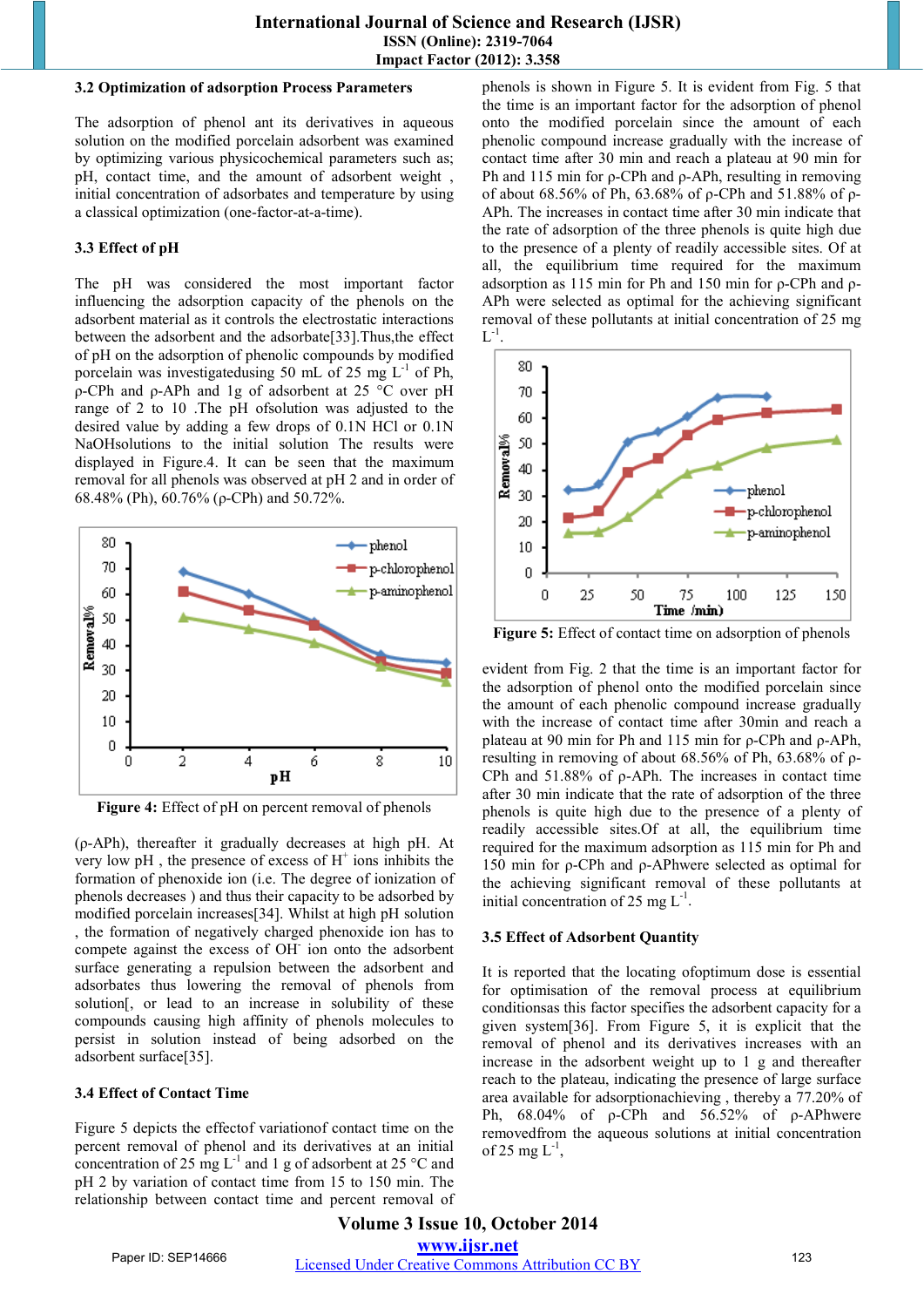

**Figure 5:** Effect of adsorbent weight on adsorption of phenols

their optimal pH and equilibrium time after changing in the adsorbent amount from 0.2 to 1.5 g. This is obvious, the more increasing in adsorbent weight, the high surface area and more available adsorption sites but to certain extent, thereafter it did not improve the adsorption process.This phenomenon had been reported from other researchers[37- 40].Hence, in all the experiments, 1.0 g was kept as an adsorbent weight.

#### **3.6 Effect of Initial Concentration**

At previous optimized conditions and varying initial concentration of each phenol compound from  $1-25$  mg  $L^{-1}$ , Figure 5 depicts that the percent removal is maximum up to 3.5 mg  $L^{-1}$ and approached to 100% for all phenols, indicating that the adsorbent active sites are able to fully contain phenolic molecules at these initial concentration viaincreased driving force due to increased concentration gradient[41].Whilst at higher initial concentration (5-25 mg  $L^{-1}$ ), a remarkable decrease in percent removal up to 60% occurs, indicating that the adsorption sites become insufficient to occupy all adsorbate molecules as seen in Fig.5 [42-43]. Nevertheless, the main reason for adopting initial adsorbate concentration at 25 mg  $L^{-1}$  as optimum in all adsorption experiments according to the highest level of toxicity of these pollutants that impact the human health and living organism.



**Figure 6:** Effect of initial concentration of adsorbates on adsorption process

#### **3.7 Effect of Temperature**

The effect of temperature on the adsorption process for an adsorbentcan assist in understanding the type of adsorption and indicates whether the adsorption process is endothermic or exothermic. Consequently,the effect of temperature on the phenolic compounds adsorption ontothe modified porcelain surface was carried out at 25, 30, 40, 50, 60 and 70 °C and and keeping other parameters constant. The results are illustrated in Figure 7.



**Figure 7** Effect of temperature on adsorption process of phenols

It can be seen (Fig.7) that the highest adsorption capacity took place at 25 °C and about 77.16% of Ph, 72.08% of ρ-CPh and 59.04% of ρ-APh could be removed from aqueous solution, thereafter it became at lowest. Thisdecrease in removal percentage of each phenols with increasing temperaturemight be attributed to many reasons,such as (1) the adsorbent surface can chemically change , along with the adsorption sites amount and activity (2) , the vapour pressure increases with rise in temperature making it more difficult to keep the adsorbent in its liquid state $(3)$ the energy content increases, therefore, the adsorbent requires more energy to remain in a liquid state, thus directly affecting the adsorption balance. It can be concluded that the decrease of sorption effectiveness caused by increased temperature indicated the exothermic nature of the sorption process[44]. So the thermodynamic parameters should be determined to understand the system further.

#### **3.8 Adsorption Isotherms**

In order to express individually, the relationship between the concentration of phenol and its derivatives remaining in the solution and the amount adsorbed on the modified porcelain surface at constant temperature, some isotherm models were selected to test the experimental adsorption data, such as Langmuir, Freundlich and Temkin models. The adsorption equilibrium data of phenol, ρ-chlorophenol and ρaminophenol on the modified porcelain adsorbent are tabulated in Table 2.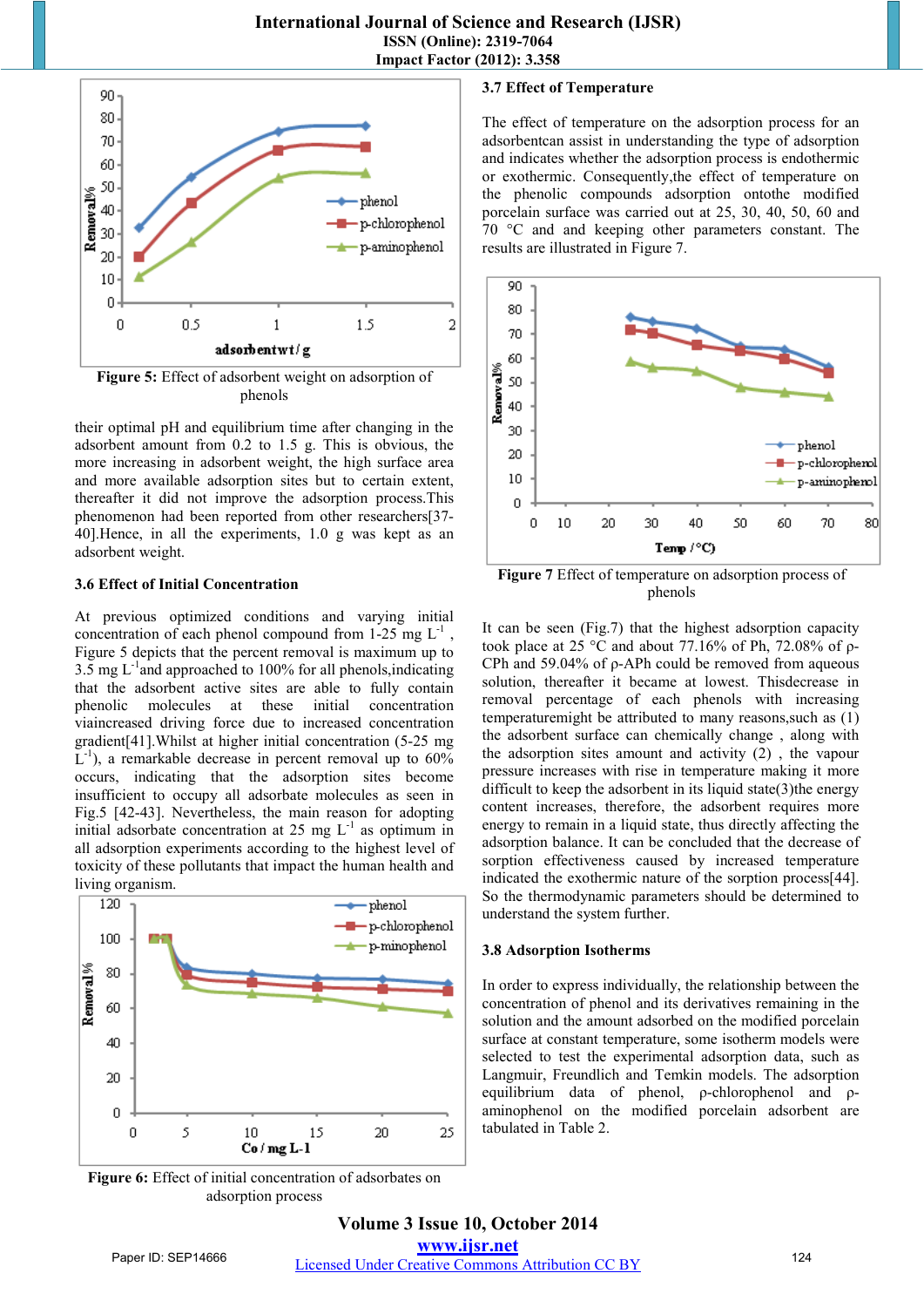| APh on the modified porcelain adsorbent. |             |           |                      |              |             |        |  |  |
|------------------------------------------|-------------|-----------|----------------------|--------------|-------------|--------|--|--|
| adsorbent                                | phenol      |           | $\rho$ -chlorophenol |              | $\rho$ -    |        |  |  |
|                                          |             |           |                      |              | aminophenol |        |  |  |
| $C_0$                                    | $C_{\rm e}$ | <b>Oe</b> | Ce                   | <b>Oe</b>    | Ce          | 0e     |  |  |
| (mg/l)                                   | (mg/l)      | mg/g      | (mg/l)               | (mg/g)(mg/l) |             | (mg/g) |  |  |
|                                          | 0.80        | 0.21      | 1.03                 | 0.19         | 1.32        | 0.18   |  |  |
| 10                                       | 2.01        | 0.39      | 2.50                 | 0.37         | 3.11        | 0.34   |  |  |
| 15                                       | 3.32        | 0.58      | 4.23                 | 0.54         | 5.02        | 0.49   |  |  |
| 20                                       | 4.63        | 0.76      | 5.72                 | 0.71         | 7.82        | 0.61   |  |  |
| 25                                       | 6.42        | 0.93      | 7.53                 | 0.86         | 10.68       | 0.72   |  |  |

# **Table 2** Adsorption equilibrium data of Ph, ρ-CPh and ρ-

The preliminary investigations of the experimental adsorption  $\epsilon$   $\begin{bmatrix} -0.8 \\ 0.8 \end{bmatrix}$ has shown that Freundlich isotherm model was better than Langnunguir and Temkin isotherm. So, Freundlich model was adopted in study to characterize the adsorption behaviour of phenol pollutants

this adsorbent at constant temperature (298 K). The Freundling **P**: Freundlich adsorption isotherm of ρ-chlorophenol adsorption isotherm in its linearized form can be written as[45]:

$$
\log Q_e = \ln K_f + 1/n \log C_e
$$

Where, $Q_e$  is the amount of adsorbate adsorbed at equilibrium, $K_i$ 1/n are Freundlich constants and  $C_e$  is the equilibrium concentration of the education  $\Lambda$  linear plot of  $\log (O)$  vs.  $\log (1 - \frac{13}{2})$ of the adsorbate in the solution. A linear plot of log  $(Q_e)$  vs. log gives a straight line using the Minitab<sup>®</sup> 14 statistical software.  $\begin{bmatrix} 1 & 0 \\ 0 & 1 \end{bmatrix}$ values of  $(1/n)$  and  $K_f$  are determined from the slope and intercept of  $K_f$  are  $K_f$  and  $K_f$  are determined transferred data is given in Tab plots .The Freundlich adsorption isotherm data is given in Tab and shown in Figures 8, 9 and 10.

**Table 3:** Freundlich parameters for the adsorption of Ph, ρ-CPh and ρ-APh

|   |      |        | parameter phenol   p-chlorophenol   p-aminophenol |
|---|------|--------|---------------------------------------------------|
|   | 1.38 | 1.35   | 1.53                                              |
| K | 0.46 | 0.41   | 0.38                                              |
|   |      | 0.9986 | 0.9908                                            |



**Figure 8:** Freundlich adsorption isotherm of phenol



Fitted Freundlich Line Plot for p-amino phenol  $-0.9710 + 0.6548$  log Ce  $(R=0.9908)$  $-0.6$ ē 0.0260130 99.1%  $-0.7$ R-Sq R-Sq(adj) 98.8%  $-0.8$  $-0.5$  $0<sup>2</sup>$  $0.6$  $0.8$  $\overline{10}$  $0.0$  $0.4$ log Ce

**Figure 10:** Freundlich adsorption isotherm of ρ-amino phenol.

As shown from Table 2 , the three plots gave a strong correlations between the ordinates which were closer to unity. On the other hand, the analysis of variance (ANOVA) also proved thelinear regression for all phenol compounds were statistically valid. Thisbecause of the ratio (MSreg/MSerror) for 1 and 4 degree of freedom (dof) , larger than critical value(F1,3= 10.13 at 95% CI), indicating that the predication based on the regressionline is satisfactory (Table 4) .Based on the  $R^2$  values, the adsorption of all adsorbates on modified porcelain are best fitted on the Therefore The adsorption Freundlichisotherm equation.

**Table 4:** Analysis of Variance table of regression line for the three plots

| compound    | Source dof SS MS F P                                                                                   |
|-------------|--------------------------------------------------------------------------------------------------------|
| Ph          | Regression 1 0.257489 0.257489 1791.54 0.000<br>Residual Error 3 0.000431 0.000144<br>Total 4 0.257920 |
| $\rho$ -CPh | Regression 1 0.257554 0.257554 2111.98 0.000<br>Residual Error 30.000366 0.000122<br>Total 40.257920   |
| $\rho$ -APh | Regression 1 0.219050 0.219050 323.71 0.000<br>Residual3 0.002030 0.000677<br>Total4 0.221080          |

dof=degrees of freedom, SS: sum of squares, MS: mean of squares, F (Fisher F-test); p:probability

# **Volume 3 Issue 10, October 2014 www.ijsr.net**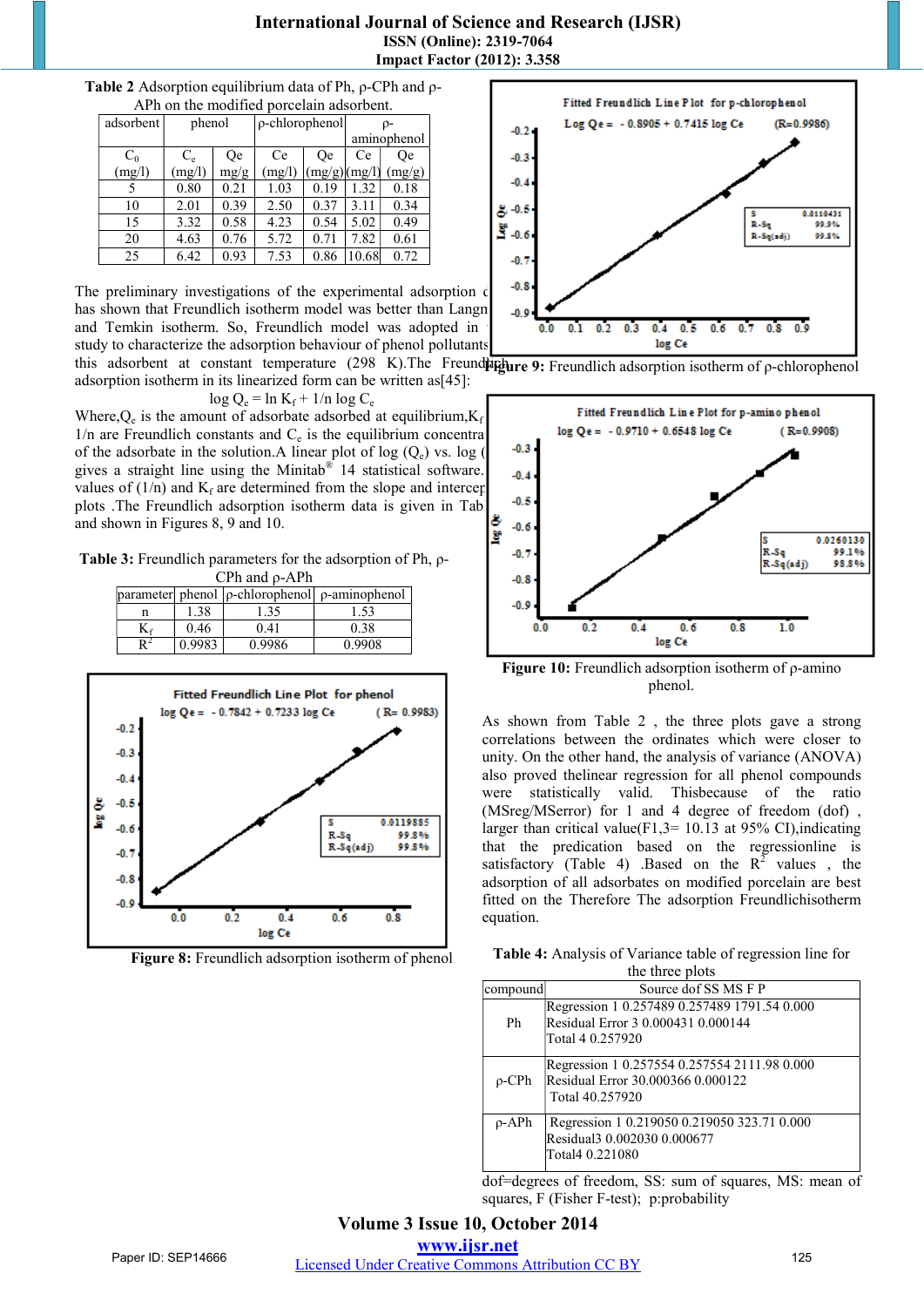Thus, it can be concluded that the best fit of equilibrium data in theFreundlich isotherm. It can be noted (Table 2) that the value of (n: adsorption intensity) are all more than 1.00 for all phenol compounds which can be ascribed to the molecular interaction between adsorbates and adsorbent and indicating that the heterogeneity surface and adsorption favourability of the adsorbent [46]. Whilst the  $K_f$  values were found to be 0.46, 0.41and 0.38 for Ph, ρ-CPh and ρ-APh respectively, indicating that the uptake of phenols on the modified adsorbent increased in the order Ph  $> \rho$ -CP  $> \rho$ -APh.

## **3.9 Analytical Application**

A preliminary investigation was performed to exploit the prepared adsorbent for the analytical purposes in an attempt to expand the work and efficiency of this new adsorbent surface for the separation and enrichment of analytes in different mixture. At first, a study was conducted to compare the percent removal of phenol at different concentrations (1- 5 μg mL<sup>-1</sup>) using a home-made cartridge comparing with commercial one. The results are summed up in Table 5. It was shownthat the phenol was entirely removed at concentration of 3 μg  $mL^{-1}$  which represent the highest concentration was removed by home-made cartridge.

**Table 5:** The removal percentage of phenol by commercial cartridge (C18) compared with home-made cartridge

| Initial conc. phenol before            | Commercial cartridge (C18) |             |        | Home-made cartridge               |             |                 |
|----------------------------------------|----------------------------|-------------|--------|-----------------------------------|-------------|-----------------|
| treatment ( $\mu$ g mL <sup>-1</sup> ) |                            |             |        |                                   |             |                 |
|                                        | Conc. after treatment      | $Q_e(mg/g)$ |        | Removal (%) Conc. after treatment | $Q_e(mg/g)$ | Removal $(\% )$ |
|                                        | $(\mu g \text{ mL}^{-1})$  |             |        | $(\mu g \text{ mL}^{-1})$         |             |                 |
|                                        | 0.00                       | 0.002       | 100.00 | 0.00                              | 0.002       | 100.00          |
|                                        | 0.00                       | 0.004       | 100.00 | 0.00                              | 0.004       | 100.00          |
|                                        | 0.00                       | 0.006       | 100.00 | 0.00                              | 0.006       | 100.00          |
|                                        | 0.00                       | 0.008       | 100.00 | 0.71                              | 0.007       | 82.25           |
|                                        | 0.75                       | 0009        | 71.00  | 1.23                              | 0.008       | 47.80           |

A 250 mL of phenol ( $3 \mu g$  mL<sup>-1</sup> pH 2) was eluted with 4 mL of different solvents namely ethanol, acetonitril and diethyl ether by varying elution time from 5-30 min using home-made at flow rate 17.36 mL min<sup>-1</sup>of and commercial cartridges at 16.23 mL min<sup>-1</sup>. The results are depicted in Figures 11 and 12. The results were revealed that the adsorption capacity of commercial cartridge was of 1.35 fold more than our laboratory-made cartridge, but the complete recovery of phenol with ethanol and acetonitrile at elution time from 5 to 30 min was achieved in both cartridges. whilst, the recovery percentage of phenol with elution of diethyl ether was of less 100%, i.e. from 53.82-87.92% using a commercial C18 cartridge and from 41.88-86.27% with home-made cartridge. These findings have encouraged the authors in continuing to conduct more experiments for the evaluating the home-made cartridge in the separation and preconcentration of phenolic compounds in a mixture of environmental samples rather than in phenol alone , and the authors are intending to publish it as an independent work in the near future



Figure 11: Effect of time on the elution concentration for the prepared cartridge with adsorbent under study



Figure 12: Effect of time on the elution concentration for a commercial C18 cartridge

# **4. Conclusions**

In this study, the reflux method was use as new method for converting the normal phase (Porcelain surface) by loading using waste diesel oil as suitable adsorbent for removal of phenolic compounds from water. The experimental adsorption data were implemented in this direction. Such method is good preconcerated for compounds of low concentrations in contaminated water.

# **References**

- [1] M.T.Uddin, M.S. Islam, and M. Z, Abendin, " Adsorption of phenol from aqueous solution by water hyacinth ash", j. Eng. and Appl. Sci., 2(2) 11-17, 2007.
- [2] S., Kumar, K. Mohanty, and B. Meikap, ," Removal of phenol from dilute aqueous solutions in a multistage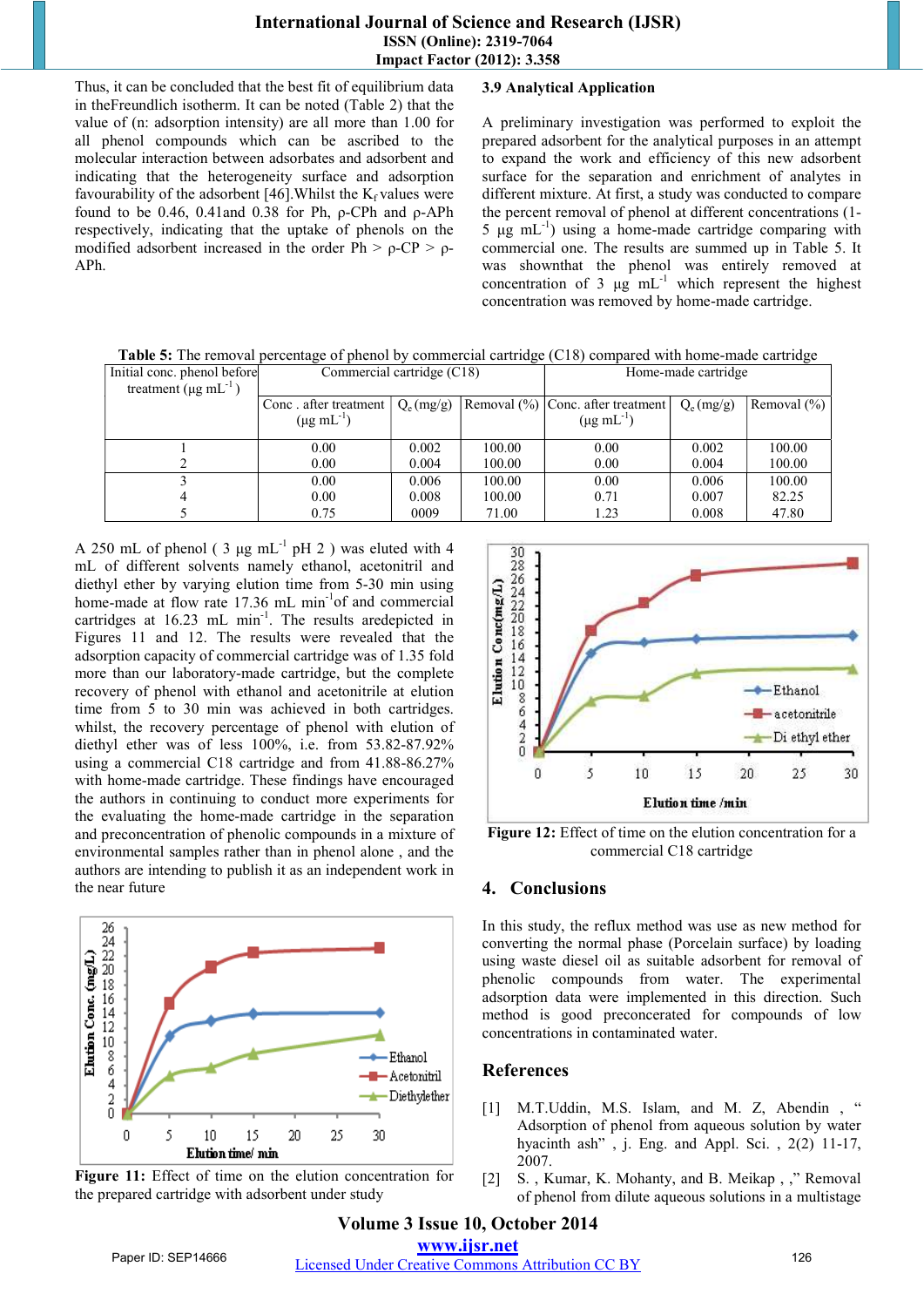bubble column adsorber using activated carbon prepared from tamarindus indica wood)" , J. of Environ. Prot. Sci., 4, 1-7, 2010.

- [3] P. Chocholous,, K., D. , Satins K., R., Sladkovs Pilova, M. and P. , Solich, "Determination of pesticides fenoxcarb and permethrin by sequential injection chromatography using minlaturized monolithic columns", Talanta, 77, 566-570, 2008.
- [4] K. Sunil, and K., Jayant, "Adsorption for Phenol Removal-A Review", Int.J. Sci. Eng. and Res. , 1(2) 85-96,2013.
- [5] M. Sarkar,. and K.P., Acharya, " Use of fly ash for the removal of phenol and its nalogues from contaminated water", Waste Management, 26, 559-570, 2006.
- [6] O. O., Olujimi, O. S., Fatoki, J. P. Odendaal, And J. O. , Okonkwo, " Endocrine isrupting chemicals (phenol and phthalates) in the South African environment: a need for more monitoring", Water SA, 36 (5), 671-682 2010.
- [7] C.M., Santana, Z.S., Ferrera, M.E. Torres Padrón, and J.J., Santana Rodríguez, "Methodologies for the Extraction of Phenolic Compounds from Environmental Samples: New Approaches", Molecules 14: 298-320,2009.
- [8] A. Balasubramanian, and S., Venkatesan, " Removal of phenolic compounds from aqueous solutions by emulsion liquid membrane containing ionic liquid [BMIM]<sup>+</sup>[PF6]<sup>-</sup>in tributylphosphate", Desalination, 289,27-34, 2012.
- [9] X., Zeng , Y., Fan, Wu, G., C. Wang, and R., Shi, "Enhanced adsorption of phenol from water by a novel polar post-crosslinked polymeric adsorbent", J Hazard Mater,169,1022-1028, 2009.
- [10] N.N., Rao, J.R. Singh, R. Mishra, and T., Nandi, "Liquid liquid extraction of phenol from simulated sebacic acid wastewater", J. Sci. and Indust. Res.,68, , 823-829, 2009.
- [11] J-Q., Xu, W-H., Duan, X-Z. Zhou, and J-Z., Zhou, "Extraction of phenol in wastewater with annular centrifugal contactors" J.Hazard. Mater. ,131(1–3), 98–102,2006.
- [12] M.S.A ., Palmaa, J.L. Paivab, and M., Zillic, "Batch phenol removal from methyl isobutyl ketone by liquid–liquid extraction with chemical reaction", Converti Chemical Engineering and Processing , 46 ,764–768, 2007.
- [13] S.N., Jabrou, " Extraction of Phenol from Industrial Water Using Different Solvents", Res. J.Chem. Sci. , 2(4), 1-12, 2012.
- [14] M., Caetano, C., Valderrama, A. Farran, and J.L., Cortina, "Phenol removal from aqueous solution by adsorption and ion exchange mechanisms onto polymeric resins" , J. Colloid. and Interface Sci., 338(2), 402–409,2009.
- [15] I., Ilisz, Z. László, and A., Dombi, "Investigation of the photodecomposition of phenol in near-UVirradiated aqueous  $TiO<sub>2</sub>$  suspensions. I: Effect of charge-trapping species on the degradation kinetics" , Applied Catalysis A: General , 180( 1–2), 25–33, 1999.
- [16] Akbal,. and Onar, N., "Photocatalytic Degradation of Phenol" Environ. Monit. and Assess., 83, (3), 295-302, 2003
- [17] F, Metcalf and Eddy "Wastewater Engineering: Treatment and Reuse" (Mc. Graw Hill International Edition, Newyork, 2003.
- [18] M.A, Zazouli,. and M., Taghavi, " Phenol Removal from Aqueous Solutions by Electrocoagulation Technology Using Iron Electrodes: Effect of Some Variables" Journal of Water Resource and Protection, 4, 980-983, 2012.
- [19] Y.A., El-Ashtoukhy1, O. A., El-Taweel, and E.M., Nassef, " Treatment of Petrochemical Wastewater Containing Phenolic Compounds by Electro coagulation Using a Fixed Bed Electrochemical Reactor", Int. J. Electrochem. Sci., 8 ,1534 – 1550,2013.
- [20] A., Bódalo, A.M., Hidalgo, E., Gómez, I., López, M Gómez,. and M.D., Murcia," Nanofiltration membranes to reduce phenol concentration in wastewater", Desalination, 246, 307-313, 2009.
- [21] ]H. K., Koseoglu, B. I., Harman, N.O., Nevzat ,N. Yigit, Kabay, and M., Kitis,"The impacts of operational conditions on phenol removal by nanofiltration membranes", Desalination and Water Treatment, 26, 118-123,2011.
- [22] U., Ipek,"Phenol removal capacity of RO with and without pre-treatment", Filtration & Separation, 41(7), 39–40, 2004.
- [23] B.,Marrot , Barrios-Martinez, A., P.Moulin, and N., Roche , "Biodegradation of high phenol concentration by activated sludge in an immersed membrane bioreactor", Biochemical Engineering Journal (30) 174–183, 2006.
- [24] K.M. Basha, Aravindan, A.Rajendran, and V.,Thangavelu, "Recent advances in the Biodegradation of Phenol: A review" Asian j. Exp. Biol. Sci., Vol 1 (2), 219-234, 2010.
- [25] R.,Pishgar, G., Najafpour, B.N., Neya, N.Mousavi, and Bakhshi, "Anaerobic Z., Biodegradation of Phenol: Comparative study of Free and Immobilized Growth" Iranica Journal of Energy & Environment ,4, 348-355, 2011.
- [26] N.V , Pradeep Anupama , U.S ,Hampannavar. "Biodegradation of Phenol using Rotating Biological Contactor" international journal of environmental sciences , 2(1),105-113, 2011
- [27] A., Almasi, M. Pirsaheb, and A., Dargahi, "The efficiency of anaerobic Wastewater stabilization pond in removing phenol from Kermanshah Oil Refinery Wastewater" , Iran J. Healthe and Environ., 5(2), 21- 39, 2013.
- [28] A., El-Abbassi , H., Kiai , J. Jan Hoinkis, And ,A., AHafidi"Removal of phenolic compounds by micellar enhanced ultrafiltration using an anionic surfactant", J. Mater. Environ. Sci. 5 (1), 57-66, 2014.
- [29] W., Zhang, G., G., Huang,, J., Wei, Li, , R. Zheng, and Y., Zhou, " Removal of phenol from synthetic waste water using Gemini micellar-enhanced ultrafiltration (GMEUF)", J Hazard Mater. 15, 235-236:128-37, 2012.
- [30] S.E.E., Laigwu, L., Ausman, ,G.V.,Awolola ,G.B. Adebayo, and R.M.K., Ajayi, "Adsorption of Pb (II) from aqueous solution by Activated carbon prepared from cow Dung", Adv. In. Sci., 3(3) : 442-446 ,2009 .